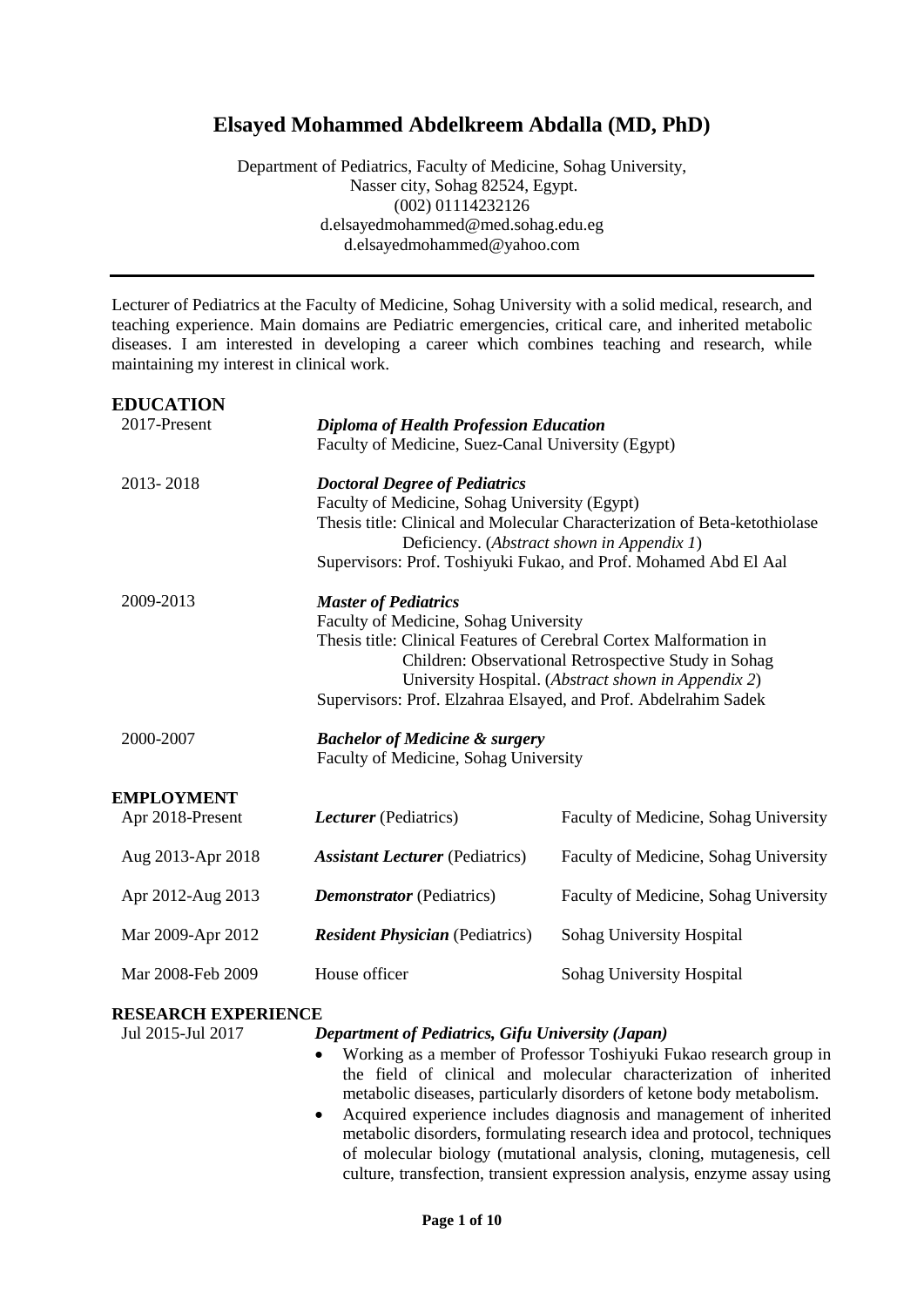spectrophotometry, and immunoblotting), data interpretation, and preparing a scientific paper.

 Our research evolved into several conference presentations and publications in peer reviewed international journals (*shown in Appendix 3*).

## Mar 2009-Aug 2012 *Department of Pediatrics, Sohag University*

- Working on my master thesis entitled Clinical Features of Cerebral Cortex Malformation in Children: Observational Retrospective Study in Sohag University Hospital
- My master study included several courses on research methodology, epidemiology and biomedical statistics.
- Acquired experience includes diagnosis and management of pediatric neurological diseases, basics of clinical research and biomedical statistics, and preparing my master thesis. We published a scientific paper from our research in a regional journal.

## **SCHOLARSHIPS**

Jul 2015-Jul 2017 *Research scholarship* from the Egyptian Government to perform my doctoral thesis at the Department of pediatrics, Gifu University (Japan).

## **TEACHING/ADMINISTRATIVE EXPERIENCE**

## Apr 2018-Present *Lecturer (Pediatrics)* Sohag University

- Principal coordinator of pediatric curriculum development team.
- Teaching theoretical lectures, clinical rounds, and case scenarios of Pediatrics for undergraduate medical students.
- Full and active sharing in evaluation process (written/clinical) of undergraduate medical students.
- Formal mentoring/supervision of dissertation work/theses of postgraduate students.
- Training/supervising clinical works of resident physicians and postgraduate students.
- Several seminar presentations on relevant pediatric topics.
- Sharing in organization of several workshops (e.g., guidelines of PICU) and conferences (e.g., annual Sohag Pediatrics Conference).
- Providing lectures and hand-on training in the skills laboratory for under- and postgraduate students.

## Apr 2012-Apr 2018 *Demonstrator/Assistant Lecturer (Pediatrics)* Sohag University

- Teaching/demonstrating clinical skills of pediatrics for undergraduate medical students.
- Training/supervising clinical works of resident physicians and postgraduate students.
- Facilitating teaching rounds/lectures headed by professors.
- Member of pediatric curriculum development team.
- Sharing in evaluation process (written/clinical) of undergraduate medical students.
- Several seminar presentations on relevant pediatric topics.
- Sharing in organization of several workshops (e.g., neonatal resuscitation, mechanical ventilation, advanced life support, inherited metabolic diseases) and conferences (e.g., annual Sohag cardiology and neurology conferences).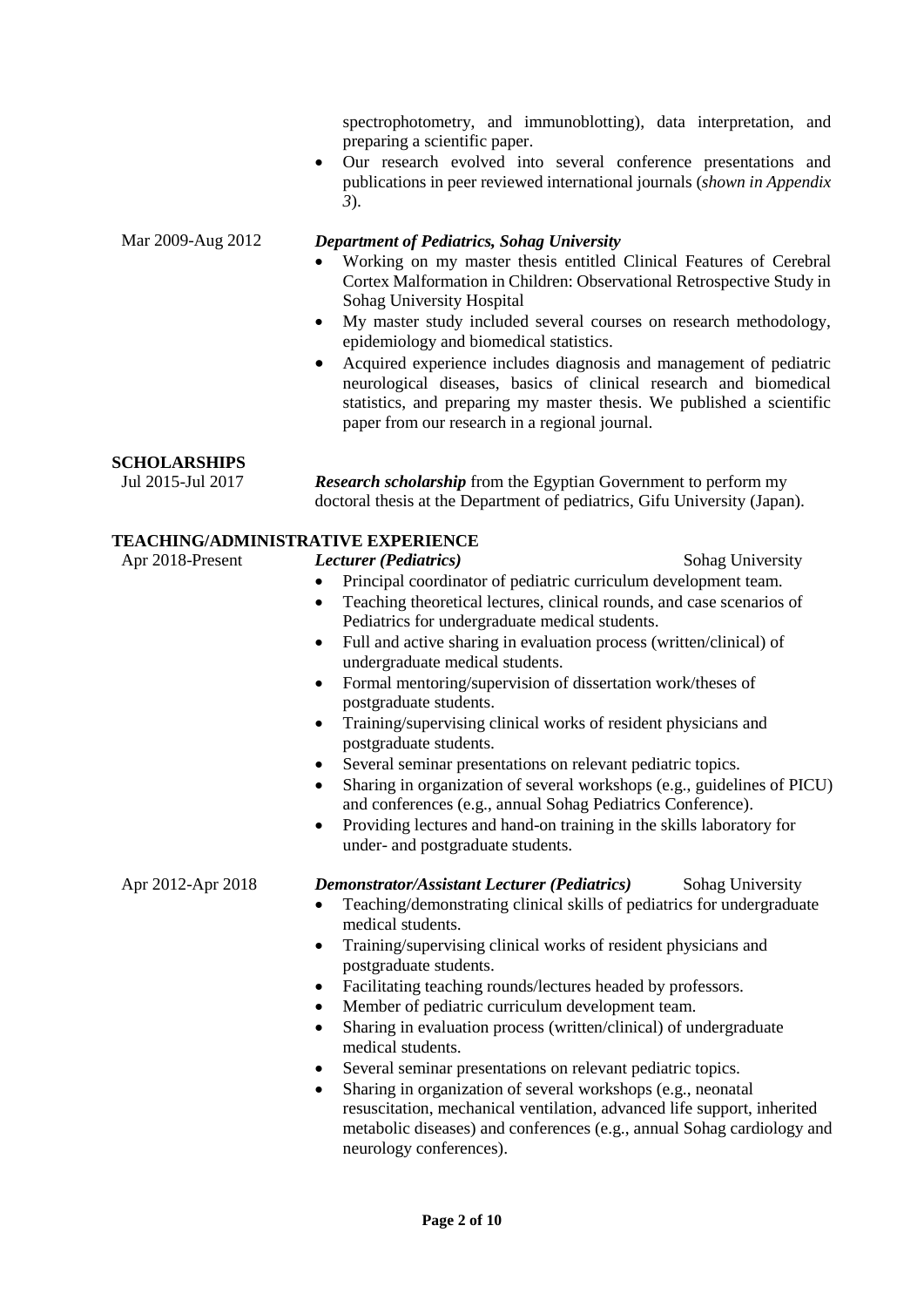|                                                     | Providing lectures and hand-on training in the skills laboratory for<br>$\bullet$<br>under- and postgraduate students.<br>Informal mentoring/supervision of dissertation work/theses of<br>$\bullet$<br>postgraduate students.                                                                                                                                                                                                                                                                                                                                                                                                                                                                                                      |  |  |
|-----------------------------------------------------|-------------------------------------------------------------------------------------------------------------------------------------------------------------------------------------------------------------------------------------------------------------------------------------------------------------------------------------------------------------------------------------------------------------------------------------------------------------------------------------------------------------------------------------------------------------------------------------------------------------------------------------------------------------------------------------------------------------------------------------|--|--|
| Dec 2017-Present                                    | <b>Member of Curriculum Reform Committee</b><br>Sohag Faculty of Medicine<br>Reform of medical undergraduate program according to recent<br>$\bullet$<br>guidelines.<br>Preparation of Curriculum map/rules for bylaws.<br>٠<br>Coordinating courses/blocks specifications.<br>٠<br>Training/capacity building.<br>٠<br><b>Evaluation and Feedback</b><br>$\bullet$                                                                                                                                                                                                                                                                                                                                                                 |  |  |
| Aug 2014-Jul 2015                                   | Vice Director of International Students Unit Sohag Faculty of Medicine<br>Recruitment, mentoring, and supervision of international students.                                                                                                                                                                                                                                                                                                                                                                                                                                                                                                                                                                                        |  |  |
| Feb 2014-Jul 2015                                   | <b>Member of Infection Control Unit</b><br>Sohag Faculty of Medicine<br>Designation of institutional infection control guidelines.<br>٠<br>Teaching the medical staff how to implement these guidelines.<br>$\bullet$<br>Supervising adherence of medical staff.<br>Evaluation of efficacy of these guidelines.<br>٠                                                                                                                                                                                                                                                                                                                                                                                                                |  |  |
| Jan 2014-Jul 2015                                   | <b>Assistant Project manager</b><br>Sohag University Hospital<br>Preparing a project for setting up a pediatric intensive care unit and<br>$\bullet$<br>expanding the neonatal intensive care unit.<br>Calling and communication with several funding foundations to support<br>٠<br>this project.<br>Implementing a collaboration protocol with the Commercial<br>$\bullet$<br>International Bank Foundation to fund this project.<br>Nominating scientifically sound medical equipment.<br>٠<br>Training of medical staff on the proper use of new medical equipment.<br>٠<br>Supervising the active work of the newly established PICU (10 fully<br>equipped beds) and the developed NICU (12 new fully equipped<br>incubators). |  |  |
| Sep 2013-Aug 2014                                   | <b>Vice Director of Student Assessment Unit</b><br>Sohag Faculty of Medicine<br>Development, supervision, and evaluation of student assessment<br>methods according to the modern scientifically sound guidelines.                                                                                                                                                                                                                                                                                                                                                                                                                                                                                                                  |  |  |
| PROFESSIONAL MEDICAL EXPERIENCE<br>Apr 2018-Present | <b>Consultant</b> (Pediatrics&Neonatology)<br>Sohag University Hospital<br>Advanced experience in management of pediatric emergency and<br>$\bullet$<br>intensive care patients (ER&PICU).<br>High experience in management of most conditions in neonatal<br>٠<br>intensive care unit (NICU)<br>Advanced experience in techniques and modes of neonatal and<br>٠<br>pediatric mechanical ventilation.<br>High experience in management of a wide variety of outpatient and<br>inpatient pediatric patients.<br>Management of pediatric patients with suspected/proved inherited<br>metabolic disorders.                                                                                                                            |  |  |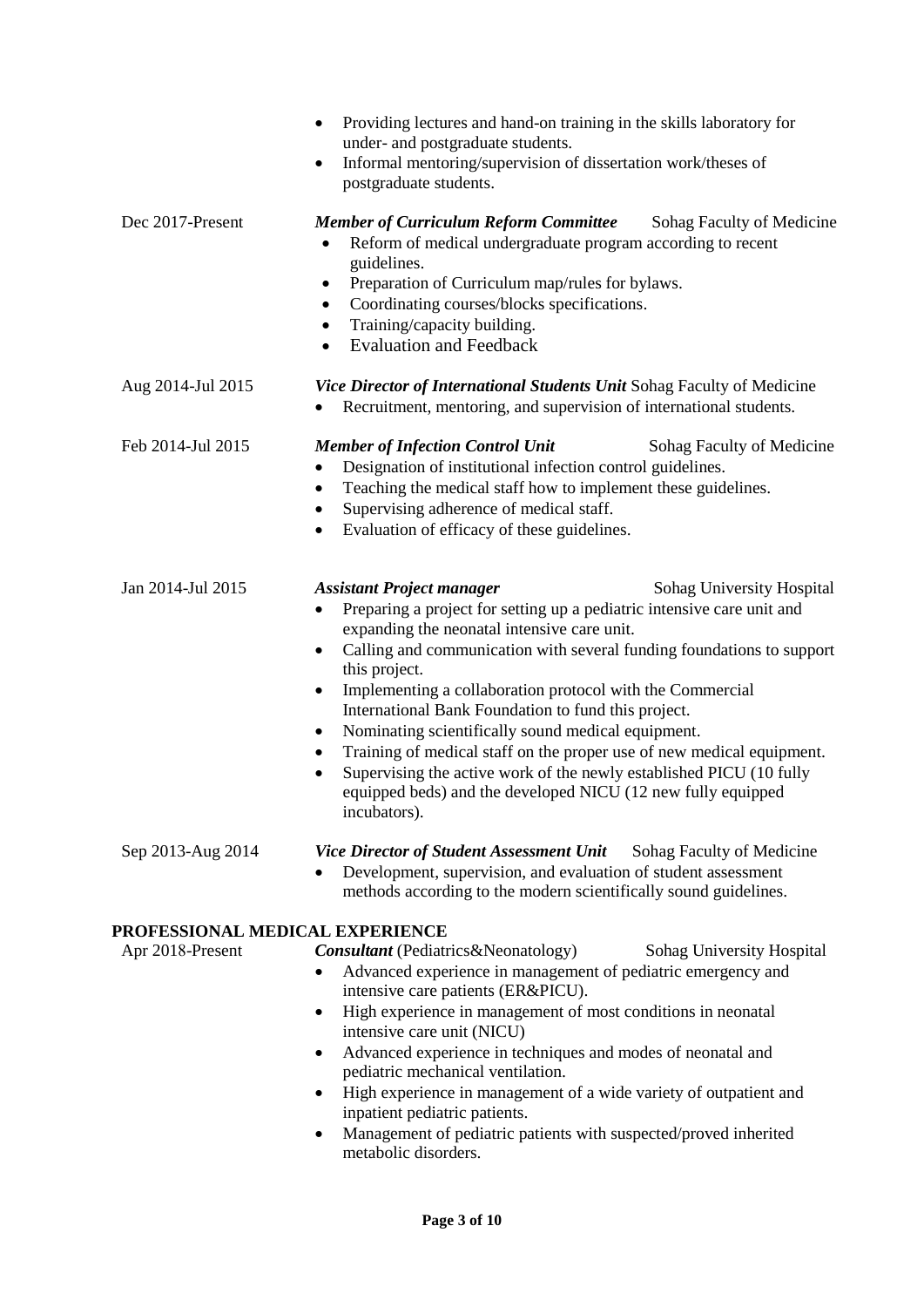| Apr 2012-Apr 2018 | <i>Specialist</i> (Pediatrics&Neonatology)<br>High experience in management of common pediatric emergency and<br>intensive care patients (ER&PICU).<br>High experience in management of common conditions in neonatal<br>intensive care unit (NICU)<br>High experience in techniques and modes of neonatal and pediatric<br>mechanical ventilation.<br>High experience in management of common outpatient and inpatient<br>$\bullet$<br>pediatric patients.<br>Management of pediatric patients with suspected/proved inherited<br>metabolic disorders.                                                  | Sohag University Hospital |
|-------------------|----------------------------------------------------------------------------------------------------------------------------------------------------------------------------------------------------------------------------------------------------------------------------------------------------------------------------------------------------------------------------------------------------------------------------------------------------------------------------------------------------------------------------------------------------------------------------------------------------------|---------------------------|
| Jul 2015-Jul 2017 | <b>Visiting Physician</b><br>High experience in management of neonatal and pediatric intensive<br>care patients, using state-of art technology and innovative techniques.<br>High experience in management of a wide variety of neonatal and<br>pediatric inpatients and outpatients according to latest guidelines.<br>High experience in diagnosis and management of inherited<br>metabolic disorders.                                                                                                                                                                                                 | Gifu University (Japan)   |
| Mar 2009-Apr 2012 | <b>Resident Physician</b> (Pediatrics&Neonatology) Sohag University Hospital<br>Experience in diagnosis and management of common neonatal and<br>pediatric diseases (inpatients, outpatients, and emergencies).<br>Experience in management of neonatal and pediatric intensive care<br>patients, including mechanical ventilation.<br>Experience in management of common neurological, genetic, and<br>$\bullet$<br>metabolic disorders in children as I have spent more than 2 years in the<br>pediatric neurology out-patient clinic, where we encounter a lot of<br>genetic and metabolic disorders. |                           |

## **MEMBERSHIPS**

- Member of Egyptian Society of Medical Education (ESME)
- Member of Egyptian Society of Pediatric Intensive Care (ESPEC)

## **FEATURED PUBLICATIONS/PRESENTATIONS** *(Detailed list shown in Appendix 3)*

- Nakama M, Otsuka H, Ago Y, Sasai H, *Abdelkreem E*, Aoyama Y, Fukao T (*2018*) Intronic antisense Alu elements have a negative splicing effect on the inclusion of adjacent downstream exons. *Gene* 664:84-89. DOI: 10.1016/j.gene.2018.04.064
- Sasai H, Aoyama Y, Otsuka H, *Abdelkreem E*, Naiki Y, Kubota M, Sekine Y, Itoh M, Nakama M, Ohnishi H, Fujiki R, Ohara O, Fukao T (*2017*) Heterozygous carriers of succinyl-CoA:3-oxoacid CoA transferase deficiency can develop severe ketoacidosis. *J Inherit Metab Dis* 40(6): 845–852. DOI: 10.1007/s10545-017-0065-z1
- Nguyen KN, *Abdelkreem E*, Colombo R, Hasegawa Y, Can NT, Bui TP, Le HT, Tran MT, Nguyen HT, Trinh HT, Aoyama Y, Sasai H, Yamaguchi S, Fukao T, Vu DC (*2017*) Characterization and outcome of 41 patients with beta-ketothiolase deficiency: 10 years' experience of a medical center in northern Vietnam. *J Inherit Metab Dis* 40(3): 395-401. DOI: 10.1007/s10545-017-0026-6
- *Abdelkreema E*, Alobaidy H, Aoyama Y, Mahmoud S, Abd El Aal M, Fukao T (*2017*) Two Libyan siblings with beta-ketothiolase deficiency: A case report and review of literature. *Egypt J Med Hum Genet* 18(2): 199-203. DOI: 10.1016/j.ejmhg.2016.11.001
- *Abdelkreem E*, Akella RR, Dave U, Sane S, Otsuka H, Sasai H, Aoyama Y, Nakama M, Ohnishi H, Mahmoud S, Abd El Aal M, Fukao T (*2017*) Clinical and Mutational Characterizations of Ten Indian Patients with Beta-Ketothiolase Deficiency. In: Morava E., Baumgartner M., Patterson M.,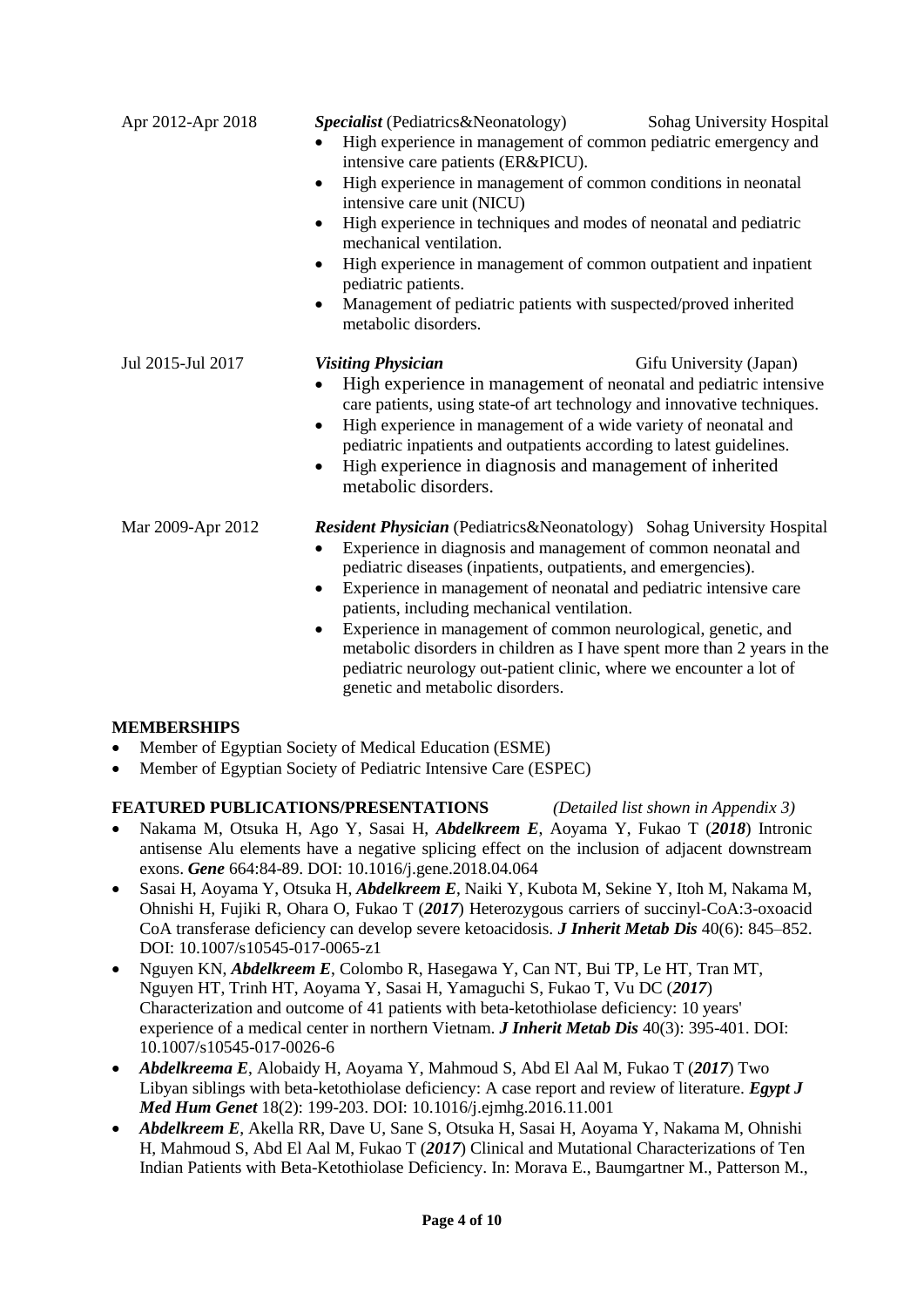Rahman S., Zschocke J., Peters V. (eds) *JIMD Reports*, vol 35. Springer, Berlin, Heidelberg. DOI: 10.1007/8904\_2016\_26

- *Abdelkreem E*, Otsuka H, Sasai H, Aoyama Y, Hori T, Abd El Aal M, Mahmoud S, Fukao T (*2016*) Beta-ketothiolase deficiency: Resolving challenges in diagnosis. *J Inborn Errors Metab Screen.* 4(1): 1-9. DOI: 10.1177/2326409816636644
- Molecular characterization of beta-ketothiolase deficiency in 10 Indians: Discovery of 4 novel mutations in ACAT1 gene (*oral presentation*). *The 13th International Congress of Human Genetics* (ICGH), 3-7 *Apr 2016, Kyoto, Japan*.

#### **ATTENDED CONFERENCES/WORKSHOPS**

*Shown in Appendix 4*

**OTHER SKILLS**

| Journal<br>reviewing/editorial<br>experience | A current reviewer at:<br><b>Clinical Medicine Insights: Pediatrics</b><br>$\bullet$<br><b>Oman Medical Journal</b><br>٠<br>A current editorial board member at:<br><b>BOAJ Pediatrics</b><br>$\bullet$                               | publons.com/a/1391366/<br>(5 reviews)<br>(9 reviews) |
|----------------------------------------------|---------------------------------------------------------------------------------------------------------------------------------------------------------------------------------------------------------------------------------------|------------------------------------------------------|
| <b>IT</b>                                    | International Computer Driving License (ICDL)<br>٠<br>Experience and daily use of <i>Microsoft Office Suite</i> .<br>٠<br>Experience in <i>statistical analysis using SPSS program</i><br>$\bullet$                                   |                                                      |
| <b>Languages</b>                             | Arabic ( <b>native</b> )<br>$\bullet$<br>English (very good)<br>$\bullet$<br><b>FORTH P</b> TO THE T (102) on 5 <sup>th</sup> May 2018<br>Advanced English Conversation Course (Sohag University) with<br>➤<br>Excellent Grade (96%). |                                                      |

## **FURTHER INFORMATION**

| Date and place of birth | November $27th$ , 1984, Egypt                                     |  |
|-------------------------|-------------------------------------------------------------------|--|
| <b>Nationality</b>      | Egypt                                                             |  |
| <b>Marital status</b>   | Married and have two daughters                                    |  |
| <b>Hobbies</b>          | Reading, running.                                                 |  |
| Charity/volunteering    | • Sharing and organization of charity medical campaigns to remote |  |
| works                   | communities with limited health care facilities.                  |  |

## **REFEREES**

Prof. Toshiyuki Fukao (Supervisor) Department of Pediatrics Graduate School of Medicine Gifu University 1-1 Yanagido, Gifu 501-1194, Japan. Tel: 81-58-230-6386 Fax: 81-58-230-6386 E-mail: toshi-gif@umin.net

Prof. Ali Abo-Elmagd (Supervisor) Department of Pediatrics Faculty of Medicine Sohag University Nasser city, Sohag 82524, Egypt Tel: (002) 01009332366 E-mail: [alimagd2@yahoo.com](mailto:alimagd2@yahoo.com)

Prof. Mohamed Abd El Aal (Embloyer, Supervisor) Department of Pediatrics Faculty of Medicine Sohag University Nasser city, Sohag 82524, Egypt. Tel: (002) 01090454666 E-mail: mohamed\_1370@hotmail.com

Prof. Ehab Abd El-Moneim (Supervisor) Neonatal and Pediatric Intensive Care Medicine Taibah University Almadinah Elmonawarah Universities Road 344, Saudi Arabia. Tel: 00966556555293 E-mail: [esmohamed@taibahu.edu.sa](mailto:esmohamed@taibahu.edu.sa)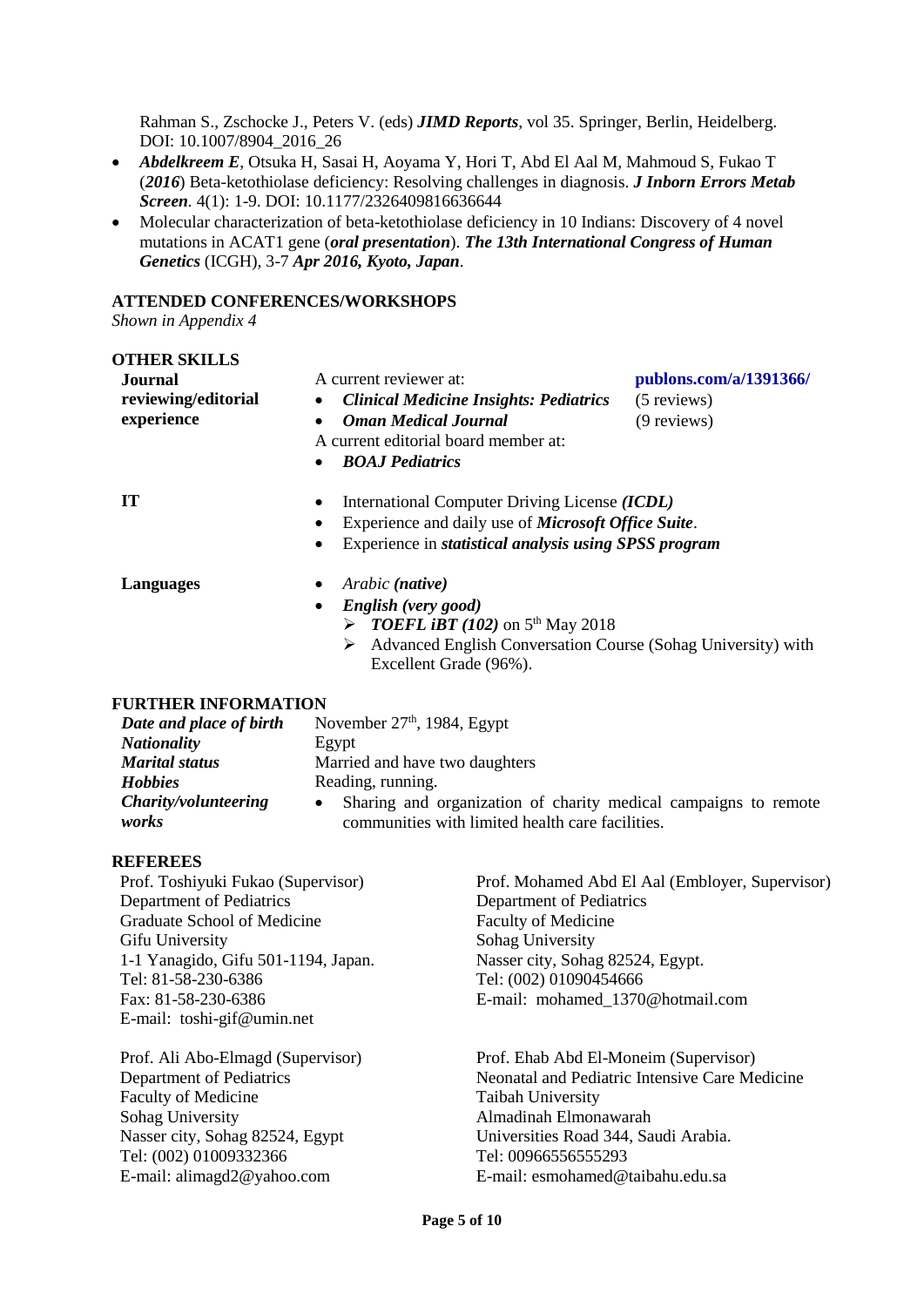Prof. Abdelrahim Sadek (Supervisor) Department of Pediatrics Faculty of Medicine Sohag University Nasser city, Sohag 82524, Egypt. Tel: (002) 01065067057 E-mail: abdoneurology@yahoo.com

## **List of Appendices**

- **1. Abstract of doctoral thesis**
- **2. Abstract of master thesis**
- **3. List of publications and conference presentations**
- **4. Attended conferences and workshops**

## **Appendix 1 Abstract of doctoral thesis**

*Title:* Clinical and Molecular Characterization of Beta-ketothiolase Deficiency

*Abstract:* Beta-ketothiolase deficiency (mitochondrial acetoacetyl-CoA thiolase [T2] deficiency) is a rare inherited disease of isoleucine and ketone body metabolism caused by mutations in ACAT1 gene. In this work, between Feb 2015 and Jul 2017, we identified 23 new patients with T2 deficiency, including the first two Egyptian patients confirmed on the molecular level. All patients presented with episodic ketoacidosis, commonly between 6 and 24 months of age, in association with ketogenic triggers. Mutational analysis revealed twelve mutations in ACAT1 gene, six of which are novel (p.Ala215Asn, p.Ala225Glu, p.Ile323Thr, p.Glu354Ala, c.730+1G>A, and c.1012\_1015dup). p.Arg208\* and p.Met193Arg were the most common identified mutations, detected in seven and five patients, respectively. Transient expression analysis demonstrated that p.Ile323Thr mutant T2 protein has a significant residual T2 activity and is unstable in a temperature-sensitive manner, whereas p.Met193Arg, p.Ala215Asn, p.Ala225Glu and c.1012\_1015dup are null mutations. The preponderance of null mutations correlates with the typical biochemical abnormalities in most patients. However, there was no correlation between the genotype and the clinical phenotype. Twenty-two percent of patients had unfavorable outcome. The age of onset, frequency of episodes, and genotype did not affect the eventual outcome; rather, proper acute and preventive measures were crucial for a better prognosis. We propose that this disease likely has a high incidence in Egypt, and it should be considered in patients with nondiabetic ketoacidosis.

## **Appendix 2** *Abstract of master thesis*

*Title:* Clinical Features of Cerebral Cortex Malformation in Children: Observational Retrospective Study in Sohag University Hospital Abstract

*Background*: Malformations of Cortical Development (MCDs) correspond to a broad spectrum of cerebral lesions resulting from cortical development abnormalities during embryogenesis. MCDs are increasingly recognized as an important cause of epilepsy, especially refractory ones.

*Aims:* Evaluation of pattern and clinical spectrum of MCDs.

*Patients and methods:* The data of children presented to the Pediatric Department, or Pediatric Neurology Clinic, Sohag University Hospital, in whom Computed Tomography or Magnetic Resonance Imaging (MRI) brain showed MCDs, were collected retrospectively regarding their history, examinations, and developmental parameters, Electroencephalography, and Intelligence Quotient.

*Results:* during the study period, we reviewed the data of 50 patients with MCDs. The mean age of the study group was 3.7 yrs (range: 4 d to 15 yrs). Most patients (50%) belonged to the age group 1-5 yrs old. Convulsions were the main complaint in most children—21 (42%) out of 50 cases, followed by global developmental delay in 20 out of 50 cases. Seizures generally were present in 82% of cases. Concerning type of seizures, multiple seizure types were found in 16 (39%) out of 41 cases, partial seizures found in 13 (31.7%), generalized tonic in 6 (14.6%), infantile spasm in 4 (9.8%), and generalized tonic-clonic in 2 (4.8%) of cases. Types of MCDs in the studied children as defined by neuro-imaging, included lissencephaly (42%), bilateral schizencephaly (16%), unilateral schizencephaly (12%), polymicrogyria (12%), focal cortical dysplasia (10%), periventricular heterotopia (6%), and subcortical laminar heterotopia (2%).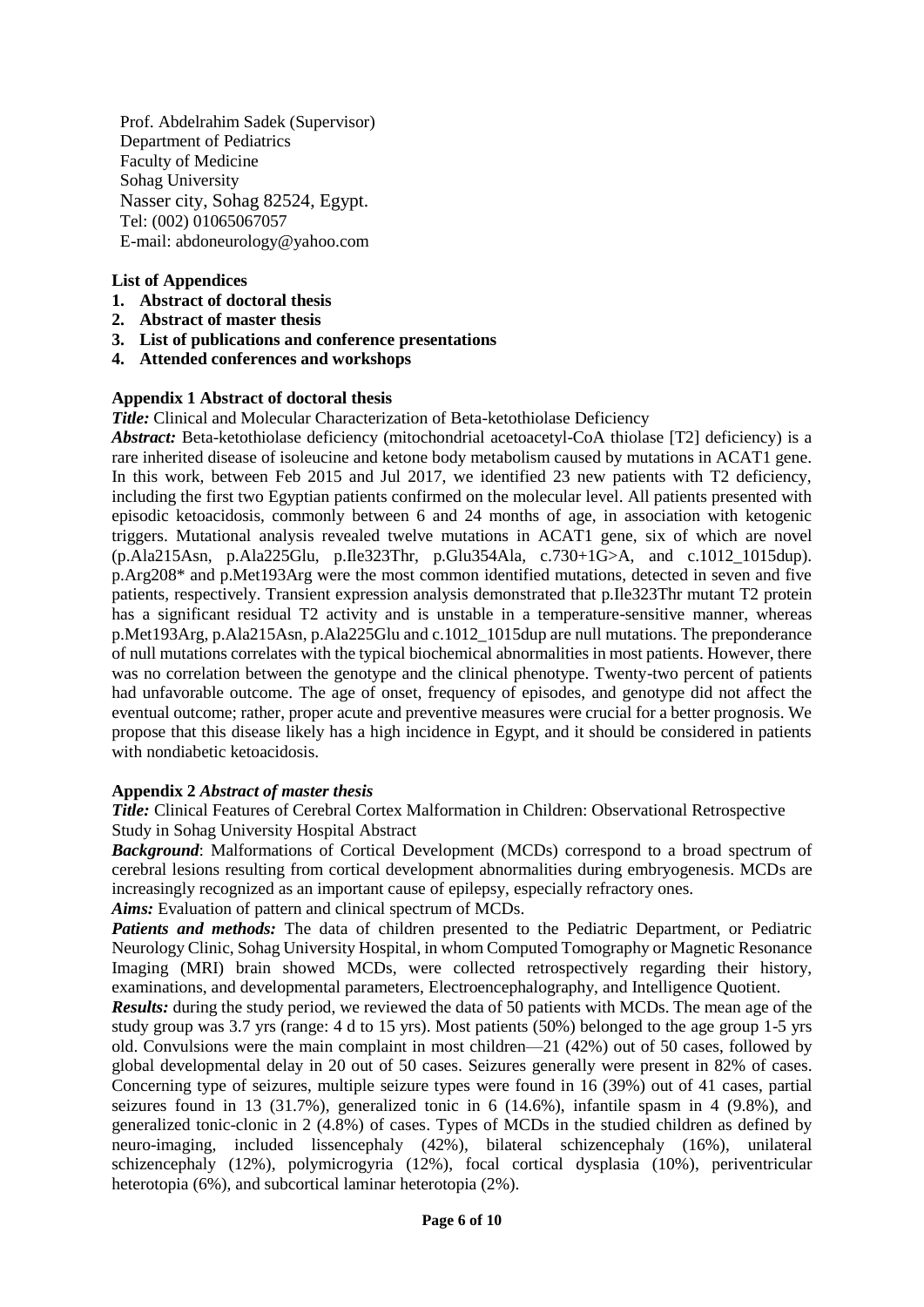*Conclusion*: The most common MCDs found in Sohag University Hospital were lissencephaly and schizencephaly. In addition, the most common clinical features of MCDs in our community are refractory seizures and/or global developmental delay, and the most valuable tool in diagnosis is brain MRI.

*Recommendations*: Informing pediatricians to raise their clinical suspicion to MCDs in children presented by frequent, intractable, early onset, and partial or multiple types' seizures and/or global developmental delay, and that MRI brain must be done then.

## **Appendix 3** *List of publications and conference presentations PUBLICATIONS* **orcid.org/0000-0002-8976-2989**

- Nakama M, Otsuka H, Ago Y, Sasai H, *Abdelkreem E*, Aoyama Y, Fukao T (*2018*) Intronic antisense Alu elements have a negative splicing effect on the inclusion of adjacent downstream exons. *Gene* 664:84-89. DOI: 10.1016/j.gene.2018.04.064
- Sasai H, Aoyama Y, Otsuka H, *Abdelkreem E*, Naiki Y, Kubota M, Sekine Y, Itoh M, Nakama M, Ohnishi H, Fujiki R, Ohara O, Fukao T (*2017*) Heterozygous carriers of succinyl-CoA:3-oxoacid CoA transferase deficiency can develop severe ketoacidosis. *J Inherit Metab Dis* 40(6): 845–852. DOI: 10.1007/s10545-017-0065-z1
- Aoyama Y, Sasai H, *Abdelkreem E*, Otsuka H, Nakama M, Kumar S, Aroor S, Shukla A, Fukao T (*2017*) A novel mutation (c.121-13T>A) in the polypyrimidine tract of the splice acceptor site of intron 2 causes exon 3 skipping in mitochondrial acetoacetyl-CoA thiolase gene. *Mol Med Rep*. 15(6): 3879-3884. DOI: 10.3892/mmr.2017.6434
- Nguyen KN, *Abdelkreem E*, Colombo R, Hasegawa Y, Can NT, Bui TP, Le HT, Tran MT, Nguyen HT, Trinh HT, Aoyama Y, Sasai H, Yamaguchi S, Fukao T, Vu DC (*2017*) Characterization and outcome of 41 patients with beta-ketothiolase deficiency: 10 years' experience of a medical center in northern Vietnam. *J Inherit Metab Dis* 40(3): 395-401. DOI: 10.1007/s10545-017-0026-6
- Sasai H, Aoyama Y, Otsuka H, *Abdelkreem E*, Nakama M, Hori T, Ohnishi H, Turner L, Fukao T (*2017*) A single nucleotide substitution T to A in the poly-pyrimidine stretch at splice acceptor site of intron 9 causes exon 10 skipping in ACAT1 gene. *Mol Genet Genomic Med* 5(2): 177-184. DOI: 10.1002/mgg3.275
- *Abdelkreema E*, Alobaidy H, Aoyama Y, Mahmoud S, Abd El Aal M, Fukao T (*2017*) Two Libyan siblings with beta-ketothiolase deficiency: A case report and review of literature. *Egypt J Med Hum Genet* 18(2): 199-203. DOI: 10.1016/j.ejmhg.2016.11.001
- *Abdelkreem E*, Akella RR, Dave U, Sane S, Otsuka H, Sasai H, Aoyama Y, Nakama M, Ohnishi H, Mahmoud S, Abd El Aal M, Fukao T (*2017*) Clinical and Mutational Characterizations of Ten Indian Patients with Beta-Ketothiolase Deficiency. In: Morava E., Baumgartner M., Patterson M., Rahman S., Zschocke J., Peters V. (eds) *JIMD Reports*, vol 35. Springer, Berlin, Heidelberg. DOI: 10.1007/8904\_2016\_26
- Otsuka H, Sasai H, *Abdelkreem E*, Kawamoto N, Kawamoto M, Kamiya T, Tanimoto Y, Kikuchi A, Kure S, Numakura C, Hayasaka K, Fukao T (*2016*) Effectiveness of Medium-Chain Triglyceride Oil Therapy in Two Japanese Citrin-Deficient Siblings: Evaluation Using Oral Glucose Tolerance Tests. *Tohoku J Exp Med*. 240(4):323-328. DOI: 10.1620/tjem.240.323
- Otsuka H, Sasai H, Nakama M, Aoyama Y, *Abdelkreem E*, Ohnishi H, Konstantopoulou V, Sass JO, Fukao T (*2016*) Exon 10 skipping in ACAT1 caused by a novel c.949G>A mutation located at an exonic splice enhancer site. *Mol Med Rep*. 14(5): 4906-4910. DOI: 10.3892/mmr.2016.5819
- Erdol S, Ture M, Yakut T, Saglam H, Sasai H, *Abdelkreem E*, Otsuka H, Fukao T (*2016*) A Turkish patient with succinyl-CoA:3-oxoacid CoA transferase deficiency mimicking diabetic ketoacidosis. *J Inborn Errors Metab Screen*. 4(1): 1-5. DOI: 10.1177/2326409816651281
- *Abdelkreem E*, Otsuka H, Sasai H, Aoyama Y, Hori T, Abd El Aal M, Mahmoud S, Fukao T (*2016*) Beta-ketothiolase deficiency: Resolving challenges in diagnosis. *J Inborn Errors Metab Screen.* 4(1): 1-9. DOI: 10.1177/2326409816636644
- Sadek AA, Ahmed Sharaf AE, *Abdelkreem EM*, Abdul Wahed SR (*2013*) Clinical Features of Cerebral Cortex Malformations in Children: A Study in Upper Egypt. *OMICS J Radiology*. 2(5): 123. DOI: 10.4172/2167-7964.1000123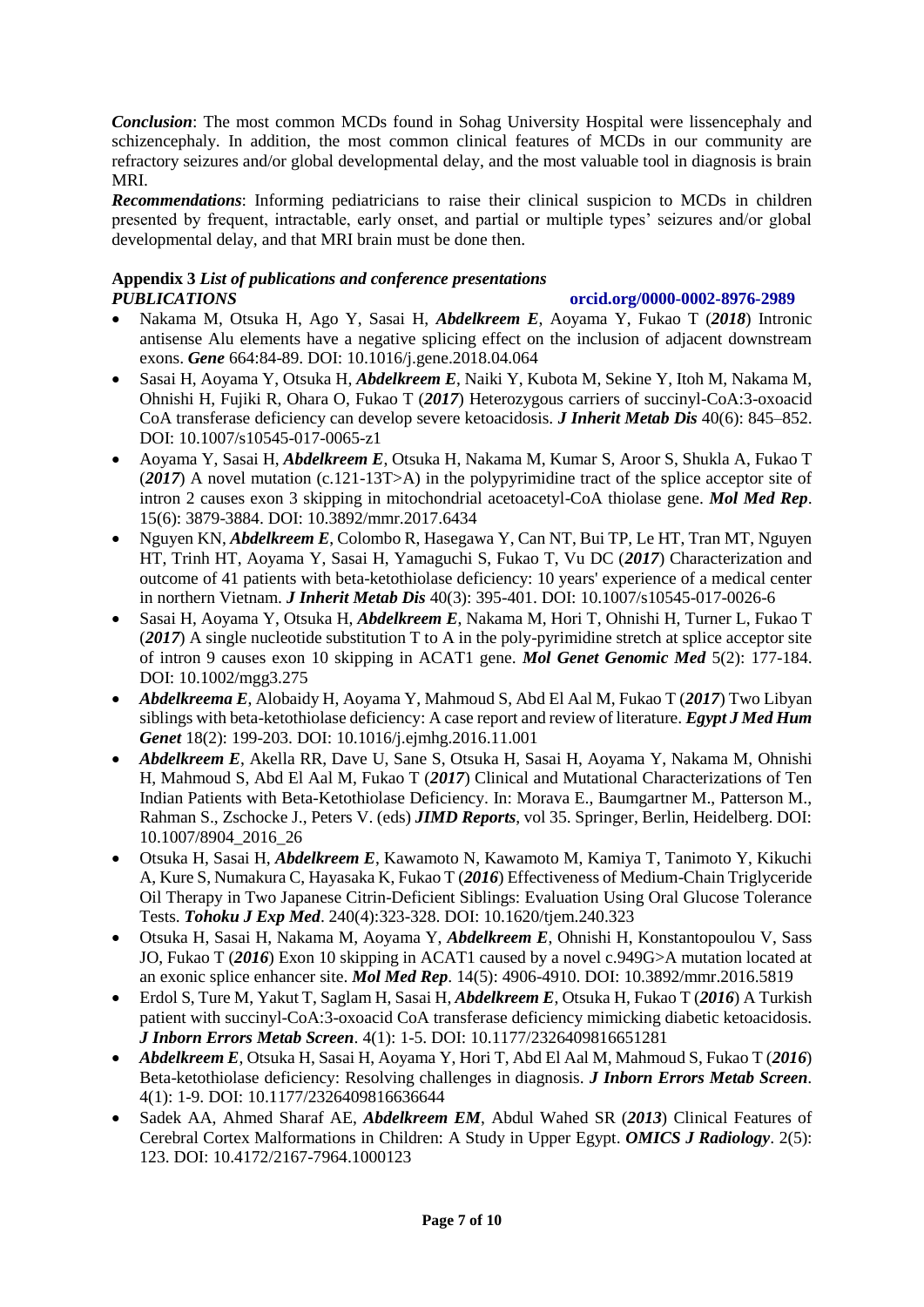## *CONFERENCE PRESENTATIONS*

- Non-diabetic Ketoacidosis (oral presentation). 2nd Joint Al-Azhar Pediatric Conference, 05-07 *Jul 2018*, Alexandria, Egypt.
- Clinical, biochemical, and molecular features of beta-ketothiolase deficiency: a case series of 23 patients (oral presentation). 4th Scientific Conference of Young Researchers, 17-18 *Apr 2018*, Sohag, Egypt.
- Pediatric emergencies: case scenarios and pitfalls (oral presentation). 1st workshop of Sohag University Hospital PICU, 11 *Apr 2018*, Sohag Egypt.
- Metabolism and disorders of ketone bodies (oral presentation). 1st Sohag Conference of Inborn Errors of Metabolism, 26-27 *Feb 2018*, Sohag Egypt.
- Modes and settings of Mechanical Ventilation (oral presentation). Basics of Neonatal Mechanical Ventilation Workshop, 19-21 *Jul 2017*, Sohag, Egypt.
- Clinical and mutational characterizations of 10 Indian patients with beta-ketothiolase deficiency (*oral presentation*). Conference of *Japanese Society of Inherited Metabolic Diseases* (JSIMD 58) 27-29 *Oct 2016, Tokyo, Japan*.
- Molecular characterization of beta-ketothiolase deficiency in 10 Indians: Discovery of 4 novel mutations in ACAT1 gene (*oral presentation*). *The 13th International Congress of Human Genetics* (ICGH), 3-7 *Apr 2016, Kyoto, Japan*.
- Pediatric emergencies; Case presentations (oral presentation). Pediatric Emergencies Workshop. 10-11 *Jun 2015*, Sohag, Egypt.
- Pediatric Basic Life Support (oral presentation). 1st Aid Management Workshop. Medical Education and Development Center, Clinical Skill Lab, 1-9 *Feb 2014*, Sohag, Egypt.

#### **Appendix 4** *Attended conferences and workshops CONFERENCES*

- 9th Scientific Congress of Pediatric Intensive Care. 19-20 Jul 2018, Cairo, Egypt.
- 2nd Joint Al-Azhar Pediatric Conference. 05-07 Jul 2018, Alexandria, Egypt.
- 4th Scientific Conference of Young Researchers. 17-18 Apr 2018, Sohag, Egypt.
- 1st Sohag Conference of Inborn Errors of Metabolism. 26-27 Feb 2018, Sohag, Egypt.
- 15th Annual Scientific Conference of Pediatric Department, Assiut University (Update on Diagnostic Spectra of Pediatrics). 7-10 Feb 2018, Luxor, Egypt.
- The Egyptian Society of Nephrology and Transplantation (ESNT) Outreach Program (Sohag course). 28-30 Dec 2017, Sohag, Egypt.
- Conference of Japanese Society of Inherited Metabolic Diseases (JSIMD 58). 27-29 Oct 2016, Tokyo, Japan.
- The 13th International Congress of Human Genetics (ICGH). 3-7 Apr 2016, Kyoto, Japan.
- The Egyptian Congress of Pediatric Pulmonology. 27-29 May 2015, Bibliotheca Alexandrina, Egypt.
- 2nd Sohag Cardiology Conference (Common Neonatal Cardiac Problems). 25 Mar 2015, Sohag, Egypt.
- 4th Sohag Neuropediatrics Conference. 4 Mar 2015, Sohag, Egypt.
- 14th Annual Conference of the Egyptian Society of Pediatric Nephrology and Transplantation (ESPNT). 8-10 May 2014, Cairo, Egypt.
- 9th Scientific Annual Conference of Sohag Faculty of Medicine (Applied scientific Researches; a fact or fiction?), 24-25 Apr 2014, Sohag, Egypt.
- 1st Sohag Cardiology Conference (Updates in Childhood Cardiomyopathy). 27 Mar 2014, Sohag, Egypt.
- 1st Assiut Neuropediatrics Conference. 27 Feb 2014, Assiut, Egypt.
- 1st Sohag Haematology Conference. 23 Jan 2014, Sohag, Egypt.
- 3rd Sohag Neuropediatrics Conference. 26 Dec 2013, Sohag, Egypt.
- The Egyptian Society of Nephrology and Transplantation (ESNT) Outreach Program. 5-6 Dec 2013, Sohag, Egypt.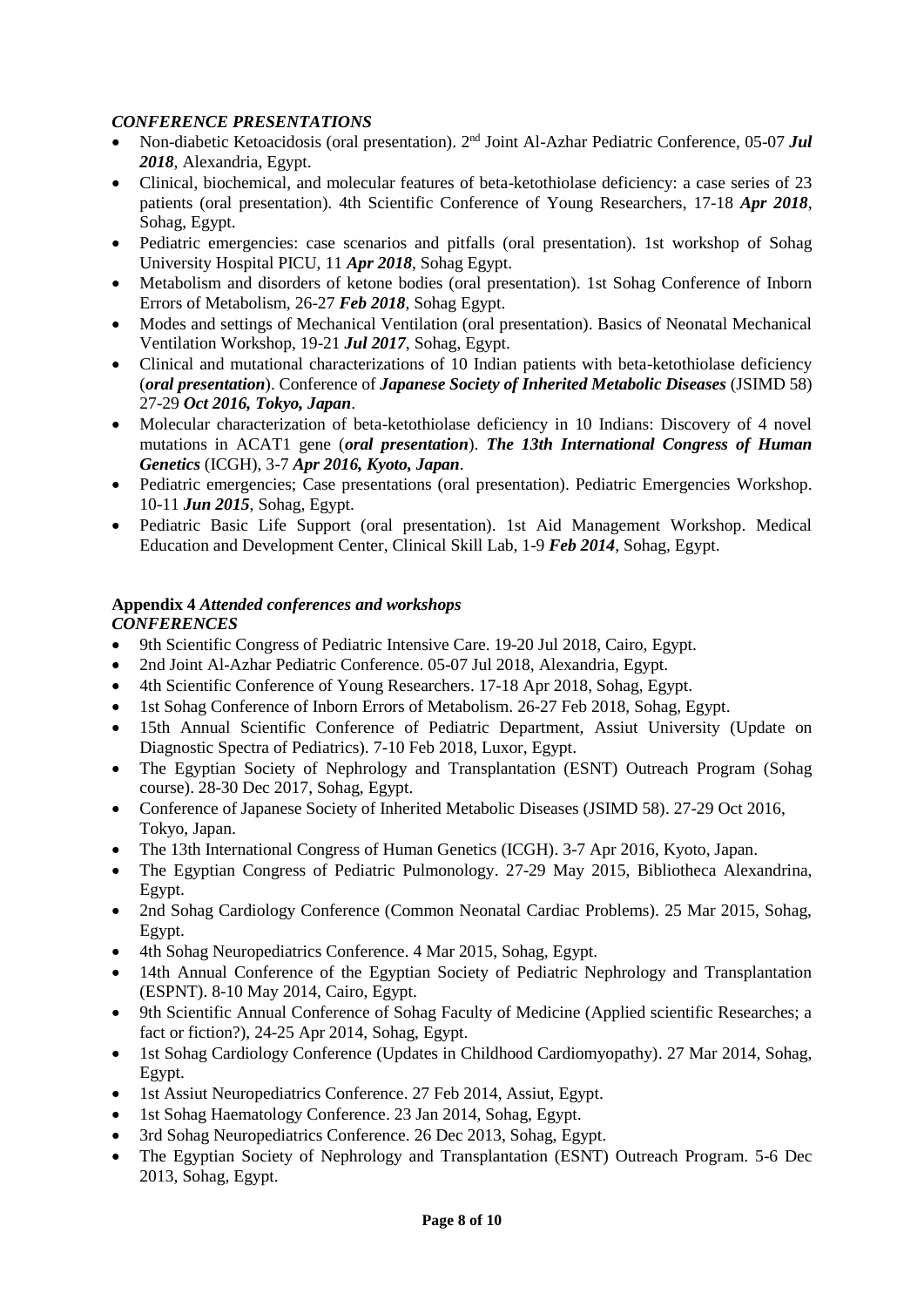- 1st Upper Egypt Neuroscience. 12-13 Sep 2012, Hurghada, Egypt.
- 11th Assiut pediatrics conference (Pediatrics Guidelines). 29-31 Mar 2012, Hurghada, Egypt.
- 4th Beni-Suef Pediatrics conference (Advances in pediatrics). 23-24 Feb 2012, Hurghada, Egypt.
- Pediatric postoperative cardiac intensive care. 18-19 Jan 2012, Cairo, Egypt.
- 6th Upper Egypt Pediatric Congress. 8-10 Dec 2011, Hurghada, Egypt.
- 3rd Beni-Suef Pediatrics conference (Pediatricians' Concerns). 18-20 May 2011, Hurghada, Egypt.
- The Scientific Annual Meeting of Sohag Faculty of Medicine (Environmental pollution and Medical Problems in Upper Egypt). 5-6 Apr 2007, Sohag, Egypt.

## *WORKSHOPS*

- ASU-MENA-FRI Academic leader Training (Manage the Change). 25 Jul 2018, Faculty of Medicine-Ain Shams University, Cairo, Egypt.
- 10th National Workshop in Medical Education. 1 Jul 2018, Faculty of Medicine, Suez-Canal University, Ismailia, Egypt.
- 1st workshop of Sohag University Hospital PICU. 11 Apr 2018, Department of Pediatrics, Sohag University, Sohag, Egypt.
- Scientific Supervision on dissertations. 18-20 Feb 2018, Medical Education Development Center, Sohag University, Sohag, Egypt.
- Training of Trainers. 17-27 Feb 2018, Faculty Leadership Development Center, Sohag University, Sohag, Egypt.
- Design Your Effective Training Course Step by Step. 27 Dec 2017, DAAD Kairo AKademie, Cairo, Egypt.
- Writing Scientific Papers. 24-25 Dec 2017, Medical Education Development Center, Sohag University, Sohag, Egypt.
- Thinking Skills. 23-25 Dec 2017, Faculty Leadership Development Center, Sohag University, Sohag, Egypt.
- Statistical Analysis in Scientific Research. 16-18 Dec 2017, Faculty Leadership Development Center, Sohag University, Sohag, Egypt.
- International Publishing of Research. 09-11 Dec 2017, Faculty Leadership Development Center, Sohag University, Sohag, Egypt.
- Basics of Neonatal Mechanical Ventilation. 19-21 Jul 2017, Department of Pediatrics, Sohag University, Sohag, Egypt.
- Proposal Writing & Research Writing (AuthorAID). 18 Apr-12 Jun 2017, AuthorAID&INSAP (Online course).
- Pediatric Emergencies II. 17-18 Jun 2015, Department of Pediatrics, Sohag University, Sohag, Egypt.
- Pediatric Emergencies I. 10-11 Jun 2015, Department of Pediatrics, Sohag University, Sohag, Egypt.
- Radiological procedures for pediatric pulmonary diseases. 27-29 May 2015, the Egyptian congress of pediatric pulmonology, Bibliotheca Alexandrina, Egypt.
- Neonatal Ventilation Course. 15-16 Apr 2015, the National Training Institute, Ministry of Health, Cairo, Egypt.
- Diagnosis, Prevention and Therapy of genetic disorders. 7-12 Feb 2015, Ain-Shams Faculty of medicine, Cairo, Egypt.
- Training Program for Maternal & Child Health and Nutritional care. 27-28 Feb 2014, MCHIP Egypt, Sohag, Egypt.
- 41st workshop of Training of Academics.10-20 Feb 2014, Faculty of Education, Sohag University, Sohag, Egypt.
- Proposal writing GERLS. 26 Sep 2013, DAAD Kairo AKademie, Cairo, Egypt.
- NU 100; Entrepreneurship course. Summer 2013, Nile University, Egypt.
- Basic Principles & Clinical Applications of PCR. 16-18 Jun 2013, Central Research Laboratory, Sohag, Egypt.